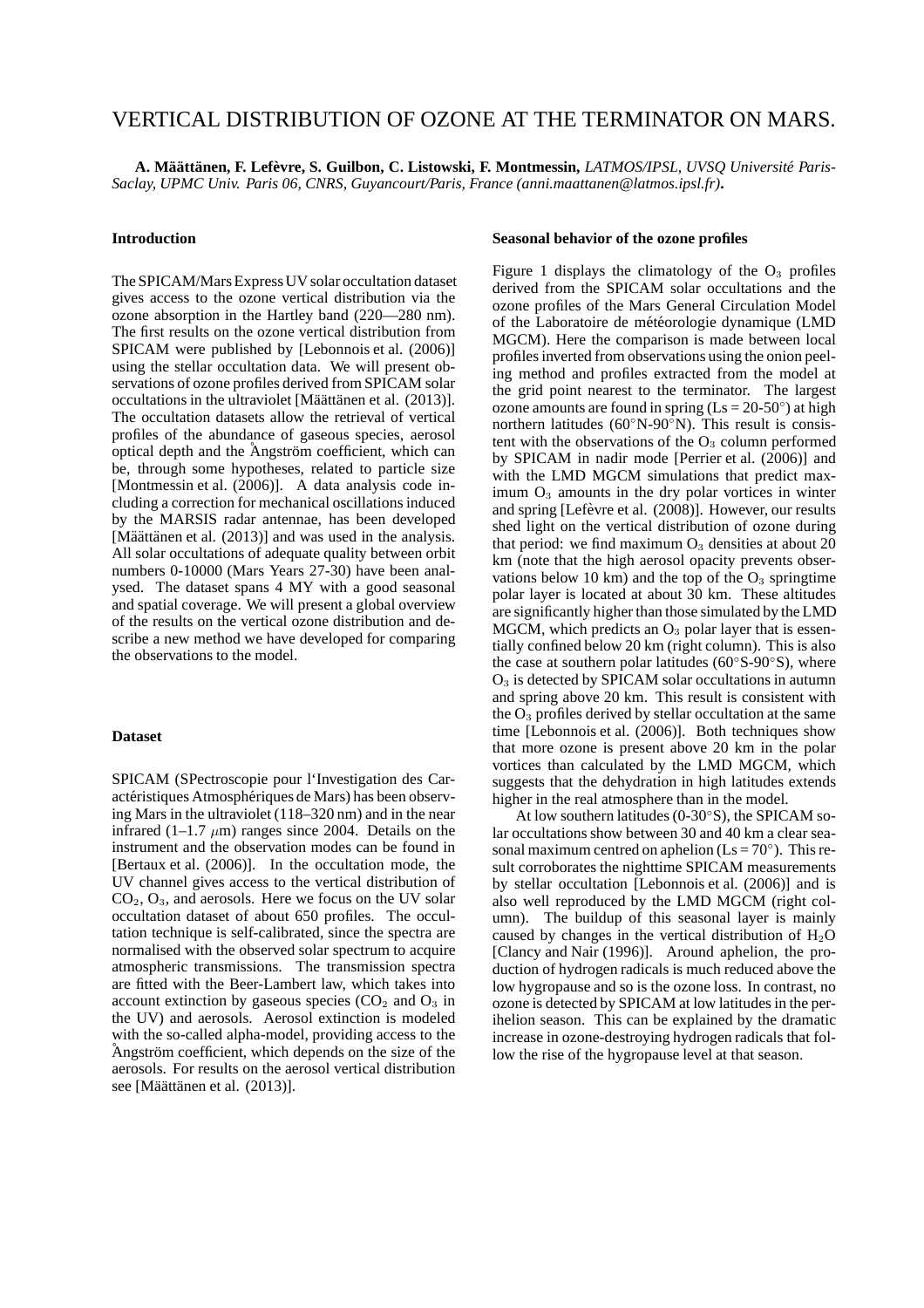# SPICAM ozone vertical distribution



Figure 1: Seasonal evolution of ozone in different latitude bands as observed by SPICAM and modeled by the LMD Mars GCM. The y-axis is altitude between -10 and 70 km above the areoid, the x-axis is the solar longitude, and the color scale goes from 0 to  $4 \times 10^9$  molecules/m3.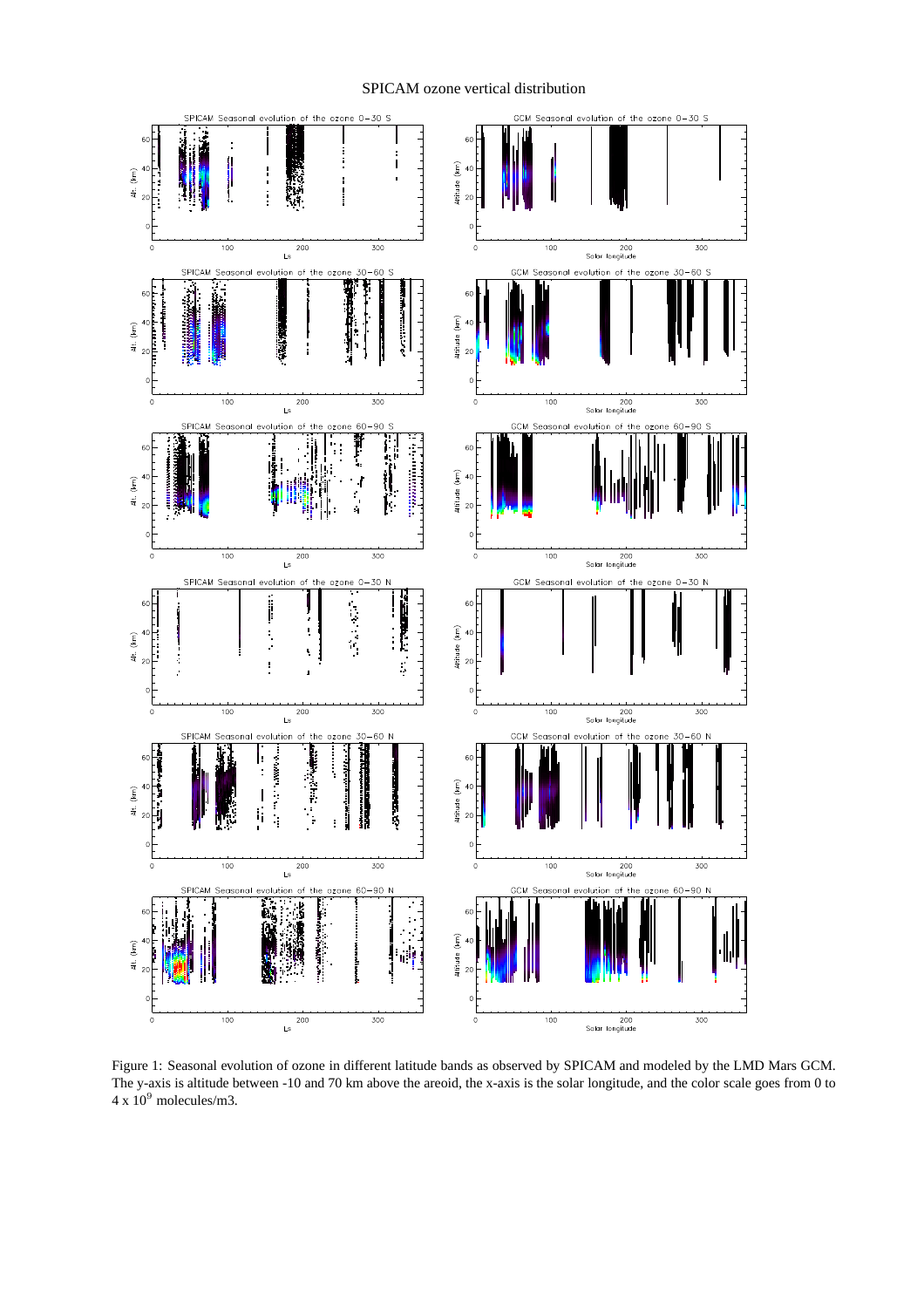## **How to compare modeled and observed profiles of a**

# **photochemically reactive species at the terminator?**

Due to the rapid variation of ozone due to photolysis at sunrise and sunset, a classical comparison of local density profiles is not appropriate for solar occultations that are acquired at the terminator. The spherical symmetry hypothesis made in the onion-peeling vertical inversion method is not valid for photochemically active species (e.g., ozone) around terminator (see Figure 2). Here, we are using a method commonly used in the Earth community. This method exploits the slant profiles (ozone concentration integrated along the line-of-sight of the instrument) for the comparison. For each occultation, we



Figure 2: Inhomogeneity of ozone around the terminator and its consequences on the analysis: Modeled ozone profiles (colors) around the terminator during the occultation as a function of the solar zenith angle and examples of three LOS of SPI-CAM (symbols).

have modeled with the 1D version of the LMD MGCM the ozone vertical and horizontal distribution with high solar zenith angle (or local time) resolution around the terminator (Figure 2). It can be seen that around the terminator the ozone distribution is quite far from spherical symmetry. We then integrate the model results following the lines-of-sight of the occultation (calculated from the observation geometry) to construct the modeled slant profiles (Figure 3).

So far, we have studied six occultations in this manner. In four out of six studied occultations, the slant profile comparison shows quite a good agreement between the model and the observations (for an example, see Figure 3). However, clear differences are seen in some cases, where the observed ozone densities are clearly smaller than the ones extracted from the model (not shown).

We have also tested the possible improvement of the vertical profile comparison by performing the onionpeeling vertical inversion of these slant profiles. The comparison of the model with SPICAM is slightly improved in some cases, but naturally the differences seen in the occultations where SPICAM observes clearly less ozone than predicted by the model (not shown) persist. In any case, the vertical inversion method we use even for inverting the LOS-integrated model profiles includes the spherical symmetry hypothesis, and thus the comparison of the local profiles is biased.

Thus, the most pertinent comparison is the one between the slant profiles. To completely avoid the problem of the spherical symmetry hypothesis, the inhomogeneity of the atmosphere (for temperature, density/pressure and photochemically active trace gas concentrations) should be fully accounted for within the vertical inversion method. This will be achieved within the UPWARDS project (Work Package lead: BIRA, Belgium).



Figure 3: Ozone concentrations integrated along the line-ofsight (slant profiles) from the model (dash-dot line) and the observations (solid line).

### **Conclusion**

We will present a four-year climatology of the ozone vertical distribution on Mars acquired from the analysis of SPICAM UV solar occultations, and we compare it to the modeled climatology. Due to strong spatial variation of ozone across the solar terminator, a classical comparison of local density profiles is not appropriate for solar occultations. We introduce here a method of extracting and comparing the slant profiles also from model results (often used in the Earth community). When the slant profiles are compared, some occultations still present large differences when compared to the model: in two out of six studied cases SPICAM sees a lot less ozone than predicted by the model. For a fully realistic observation-model comparison for photochemical